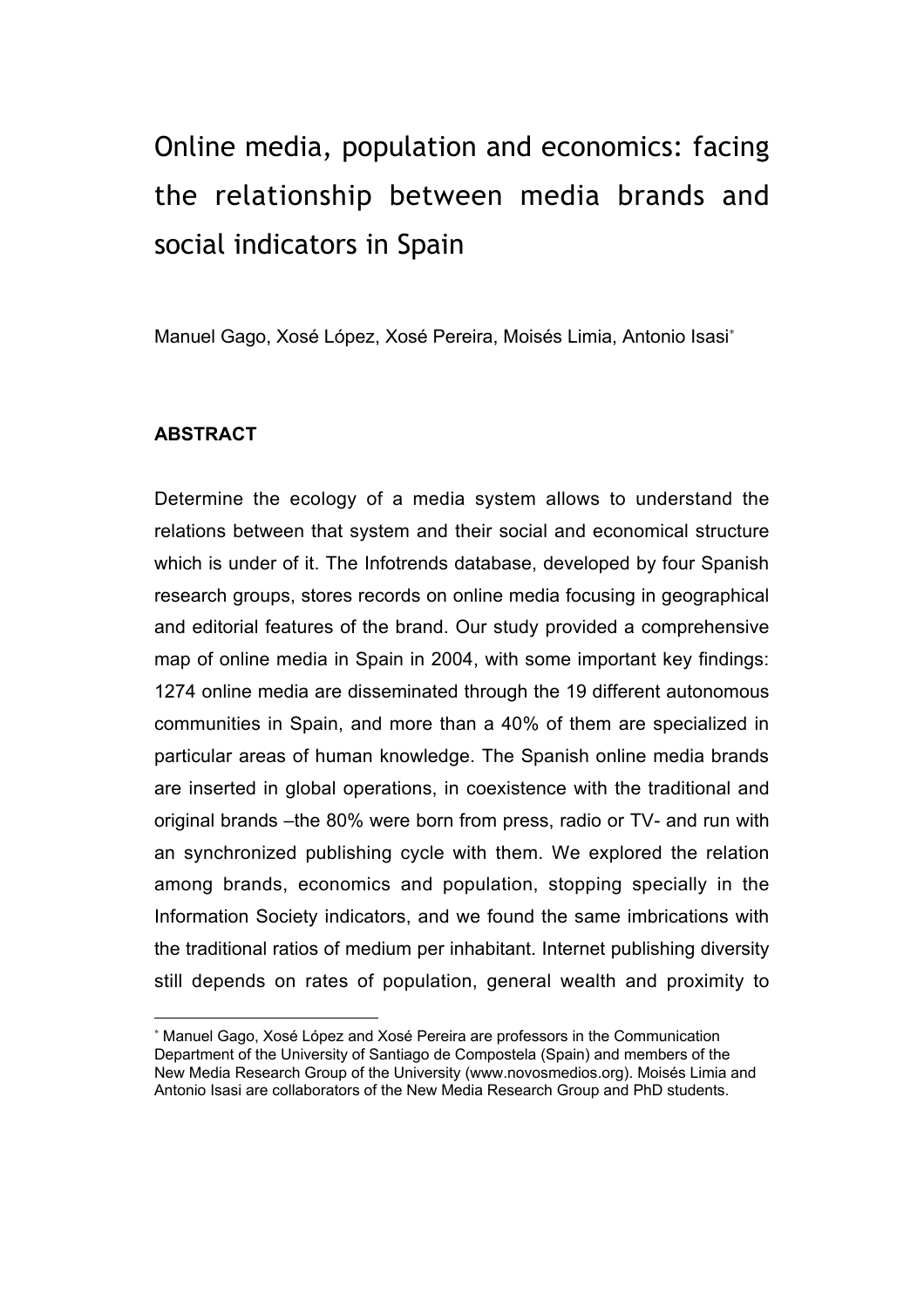centers of power and decision, and not so many on particular interests or local linguistic or cultural diversity.

# **1. INTRODUCTION**

In spite of the efforts of the last 20 years, the Communication Sciences still remain as one of the youngest areas of knowledge inside the Social Sciences. Usually, most of the methodology and theoretical frameworks of research in SC research is taken from previous experiences in other knowledge areas. The results are, essentially, diverse and plurisciplinar. With the online media, the communication research faces new contexts, new problems, and the clear emergence of a new factor to consider, the technology.

The digital communication makes interaction between people and machines closer; machines go forward in a 'humanized' way; the information appears as the key value of interchange in modern societies (Castells, M.: 1997) in some theoretical proposals coming from Sociology. The dynamics of Information Society were explored intensively in many research projects. The evolution of social uses of technology, network access and, in general, processes of penetration of the wires inside communities have been focused as 0one of the keys of our times.

Some authors discussed around the concept of 'online media' itself and the processes of formatting, editing and producing in the online newspapers (Noci, J.; Salaverría, R. *et al*: 2003). In general, issues on information layouting on online media have advanced strongly in this first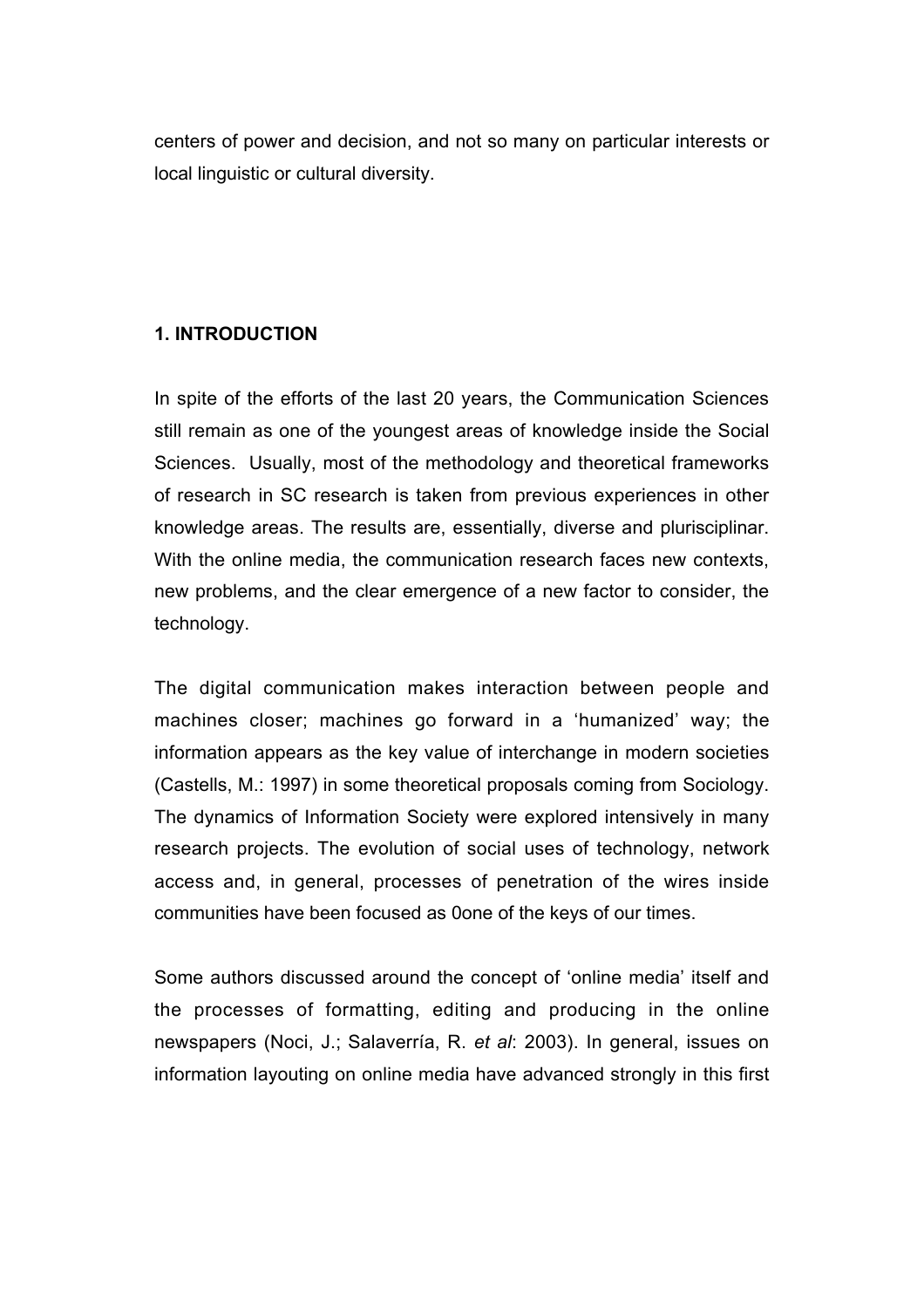decade of online media. Well known are the efforts to developing taxonomies for research (Paul, N.; Fliebich, C.: 2002) and to identify basic structures on the media (Kenney, K; Gorelik, A.; Mvangi, S.:1999, *as an example*). From the industry side, entities like the World Association of Newspapers have studied in its annual reports the media landscape and profit revenues.

Therefore, the advances on social research and communication rhetoric and visual representations allowed finding some validated tools to explore landscape and know more on online media ecology. Ten years after the great *bang* of the Internet, digital newspapers drive big amounts of audience and compete with new kinds of content which are not produced strictly by journalists. How is the ecosystem of online media and which are their profile? Can we find a process of specializing content and knowledge areas in the editorial strategy, as the Internet users move to more segmented and particular interests? In these paper, we try to understand the relations between online brands and public, the link between real population and real territories and virtual media. The scientific literature have emphasized, from a technologic point of view, the virtual properties of the medium –no time, no territories. Now it is time to determine how real world influence real online media using traditional indicators of human development.

Spain, a complex European Union State with 40 million people, different stages of wealth and a rich cultural and linguistic diversity appeared as an interesting workplace to interact social and journalistic variables.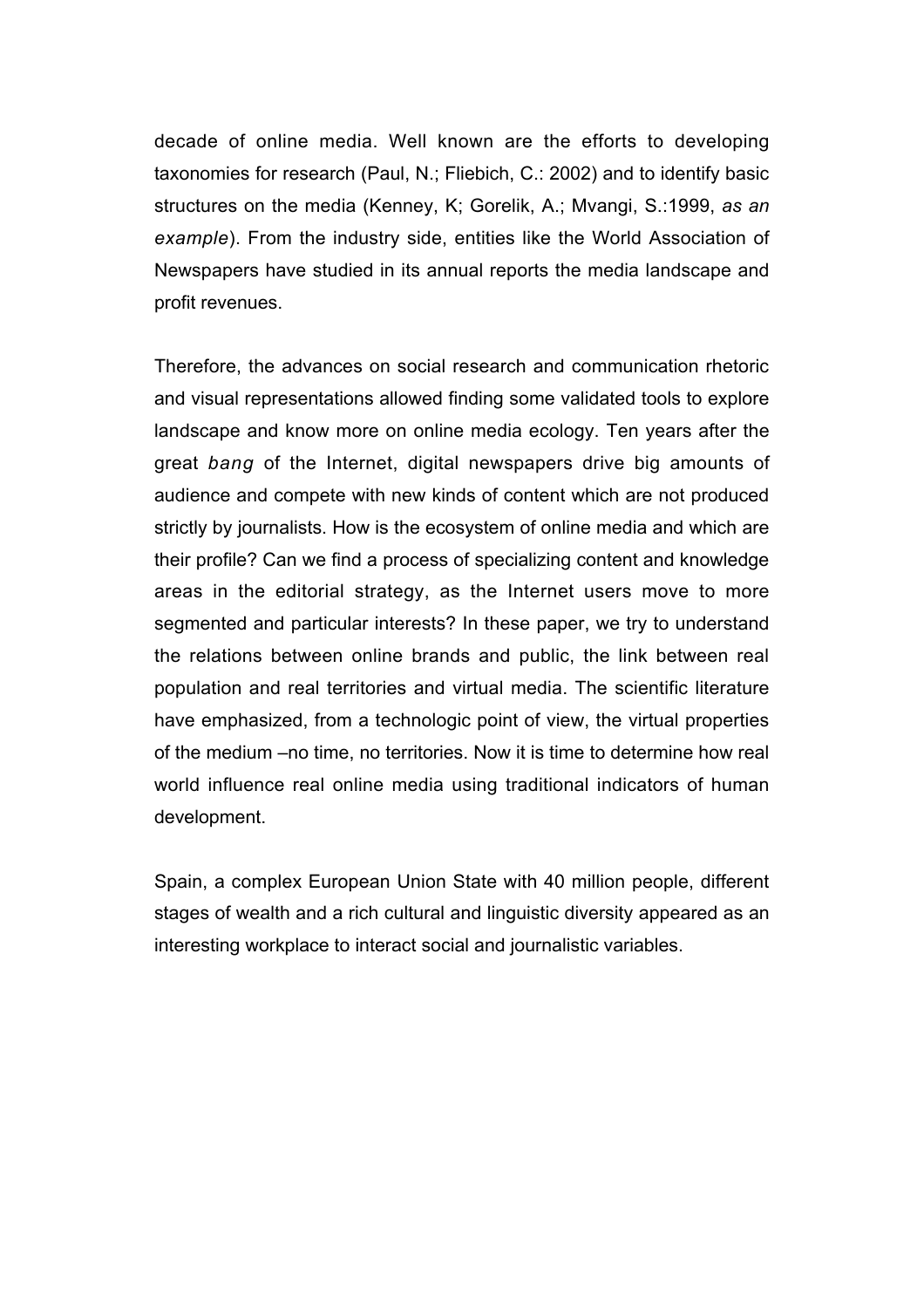## **2. METHODOLOGY**

There is a relatively long tradition of research on online media in the Spanish Universities. The Departments of Communications were incorporating online media courses and research projects on digital since 1996. Several research groups explored issues and features of online journalism, relating to news producing and writing, and also web layout and formats, specially at the end of the 90's decade. In the next decade, most of groups from different Universities converged in generating global materials to understand the global phenomena of digital communication. Efforts went in two directions: understand the global impact of the Internet in the mass communication media in the whole territory of the European Union<sup>1</sup> and, inside Spain, to obtain a comprehensive, exhaustive map of online media in the country.

## **Producing the concepts**

A basic map of the online media in Spain is the purpose of the Infotrends project, in which the universities of the Basque Country, Pamplona, Santiago de Compostela and Malaga are involved<sup>2</sup>. We produced a methodology which rely on a common online data base which intends to be a tool enabling a real time control over catalogue. Spain is structured in 19 Autonomous Communities, self-governed territories with an own Parliament, Government and traditional coexistence in the media ecosystem of local media and national ones. Every research group get

 $\frac{1}{1}$ <sup>1</sup> The COST A-20 project, supported by the European Union, involves 30 research teams from different EU countries which developed a common methodology for content analysis in tradicional and digital media.

The project is supported by the Ministry of Science and Technology of the Spanish Government (reference number: BSO2002-04206-004-02).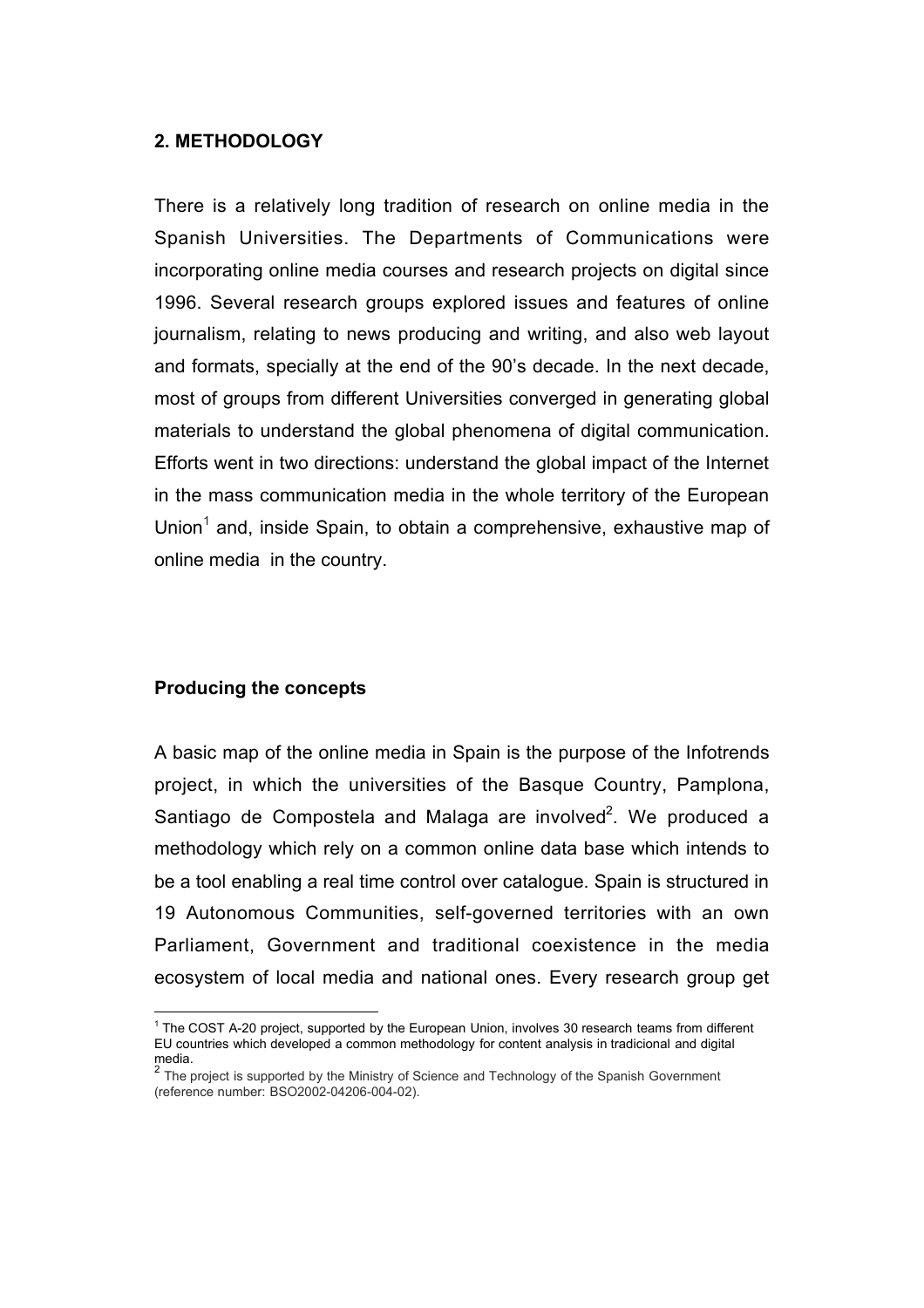responsibility over several of them, controlling the changes in the local media landscape.

The record of every online media basic information was planned in order to retrieve general formulations on territory, independence of the online version in comparison with traditional media and issues on multimedia producing, updating or thematic areas. The database record structured the first part of cataloguing on information on geographical location of headquarters of the brand. Second part involved to content, updating and origins of the online media and its relations with traditional delivering channels.

Several concepts were explored to mark the limits of what could be catalogued. and what not. Specially important was to find a suitable definition of 'online media'. In our proposal, an online media is a "content source with will to mediate between the events and the public, mainly through journalistic criteria ad techniques, using multimedia language, and updated and published in the internet". As it can be observed, it is a *social* and format definition of online media, in spite of law or economical approaches to question. The motivation was to observe the behavior of possible new formats of journalism which come from innovative sources and editors.

The second concept which we developed aimed to establish a research difference between 'dynamic', 'static' or 'online' media. In the previous sightseeing over the research objects, we perceived the use of the Internet by some editors of traditional press, radio or TV products strictly as a promotion channel which they delivered a 'facsimile' edition of the content. We develop terminology to apply a research differentiation among 'dynamic media' –an evolution of a press, TV or radio brand which new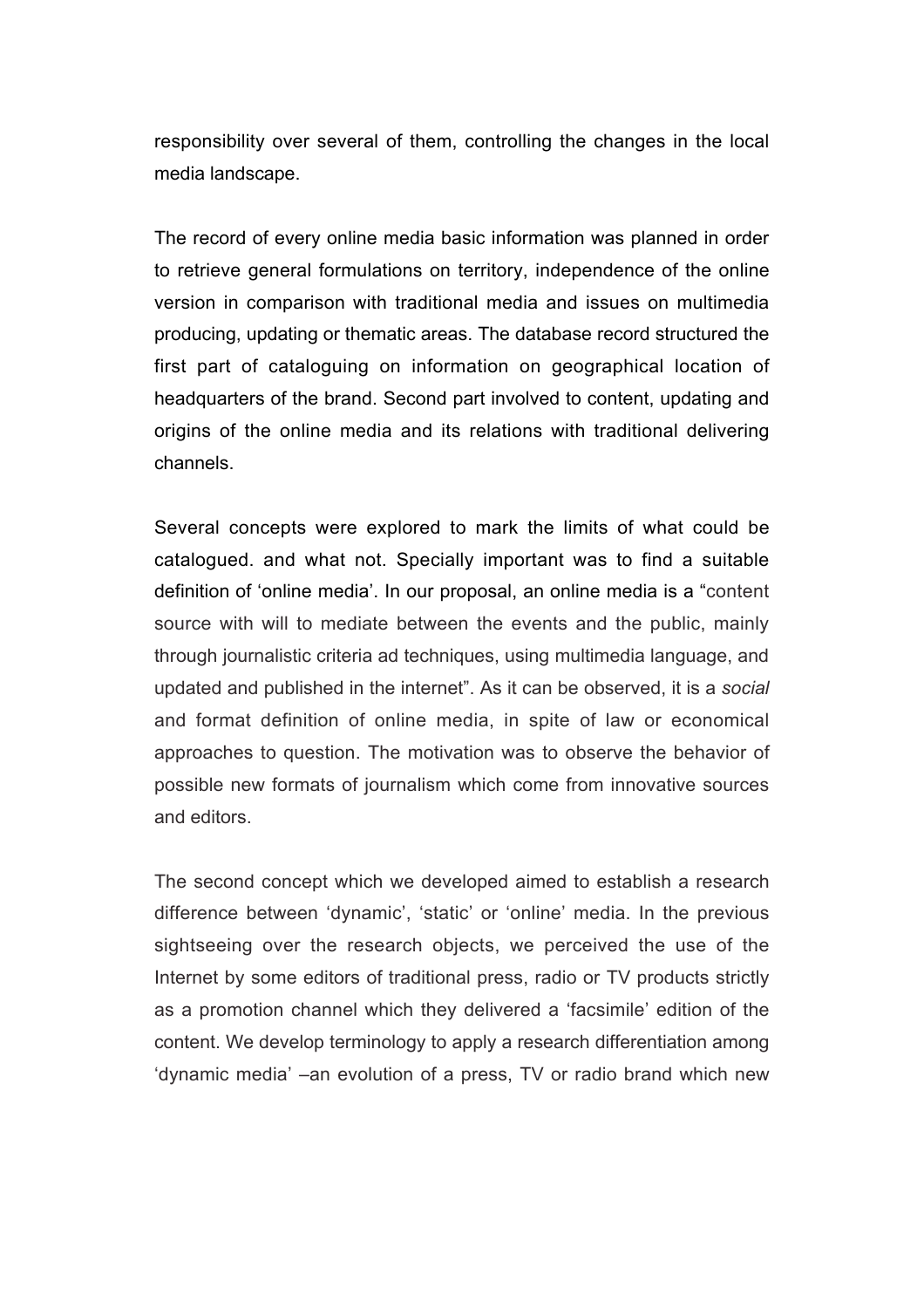content or a new elaboration of it suited to online features, like hypertext, multimedia, interactivity of updating cycle-, 'static media' –strictly those brands with the only presence on the Internet of some kind of facsimilar delivering, such as PDF or audio and video streaming. The last one is the "New cybermedia", intended to those brands which were generated exclusively for the Internet delivering. The purpose of this conceptual differentiation was to determine the degree of elaboration of the internet channel.

The third concept allow to make the distinction between generalist and specialized media. We were interested in know how online brands answered to the fragmentation of the interests of the public. Process of specialization, of course, is not new and runs with journalism from its beginnings. Nevertheless, fragmentation of discourse in the media grow up with the evolution of Postindustrial Society (Esteve F.; Fernández, J.: 1993), generating specific model. The specialization in the media was defined like "that informative structure which deeps and analyze the reality of a specific area of actuality through the different specialties of knowledge, go inside their motivations, puts it into a wider context and produce a journalistic message which adapts the code to the proper level of the audience" (Esteve F.; Fernández, J.: 1993). So, media could be catalogued as "generalists" or "specialized". In order to simplify the taxonomy, we did not focus in the research on the role of local media, involving them into the 'generalists' classification.

Database was created along the whole 2002, controlled in the 2003 and reviewed and validated in the 2004.

**Establishing comparisons**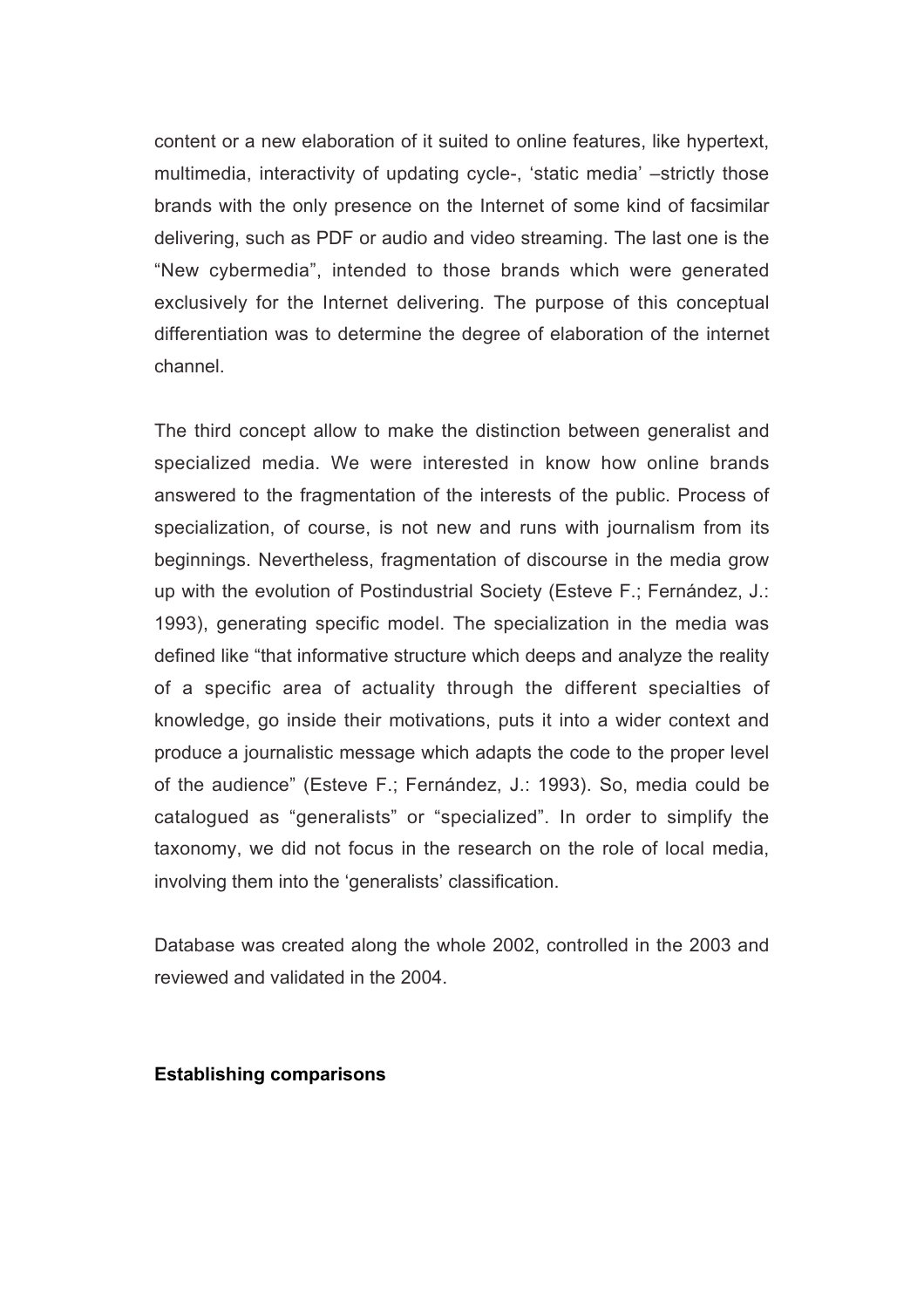The retrieving and analysis from Infotrends database could be used by crossing the internal data themselves in order to obtain a self-analysis of the sector and the specific profile of online media in Spain. But we decided to expand the research in order to try comparisons with other indicators of Information Society Development.

Can be compared national development and online media demography? Particularly, has the development of the Information Society (IS) implications in the media landscape? Could be exist some method to establishing comparisons and to export it to different geographic contexts? In last term, are the media indicators of IS development?

Diversity of variables makes difficult nowadays to establish a global comparison among different countries in different continents. As some authors discussed, there is not a unique model of Information Society development in the world (Font, A.: 2003) and relation must be reviewed in order to the stage of penetration of the wired society and technology in every place. From this point of view, common efforts were made in the European Union to homologate the degrees of social development, distinguishing between employment, innovation and research, economic reform, social cohesion, environment and general economic background. We used some traditional social and economic variables used in the European Union Structural Indicators<sup>3</sup> reports for the European Comission to look correspondence with the data that we obtained from Infotrends database. Population, GPD, GPD per capita in the social general factors and, involving to IS variables, general Internet access level and Internet access level in the households.

3 The Europe Structural Indicators are elaborated by the EuroStat monitor: a department of European Union which homologates and adapt the work of the different National Statistics Institutions. URL: http://epp.eurostat.cec.eu.int/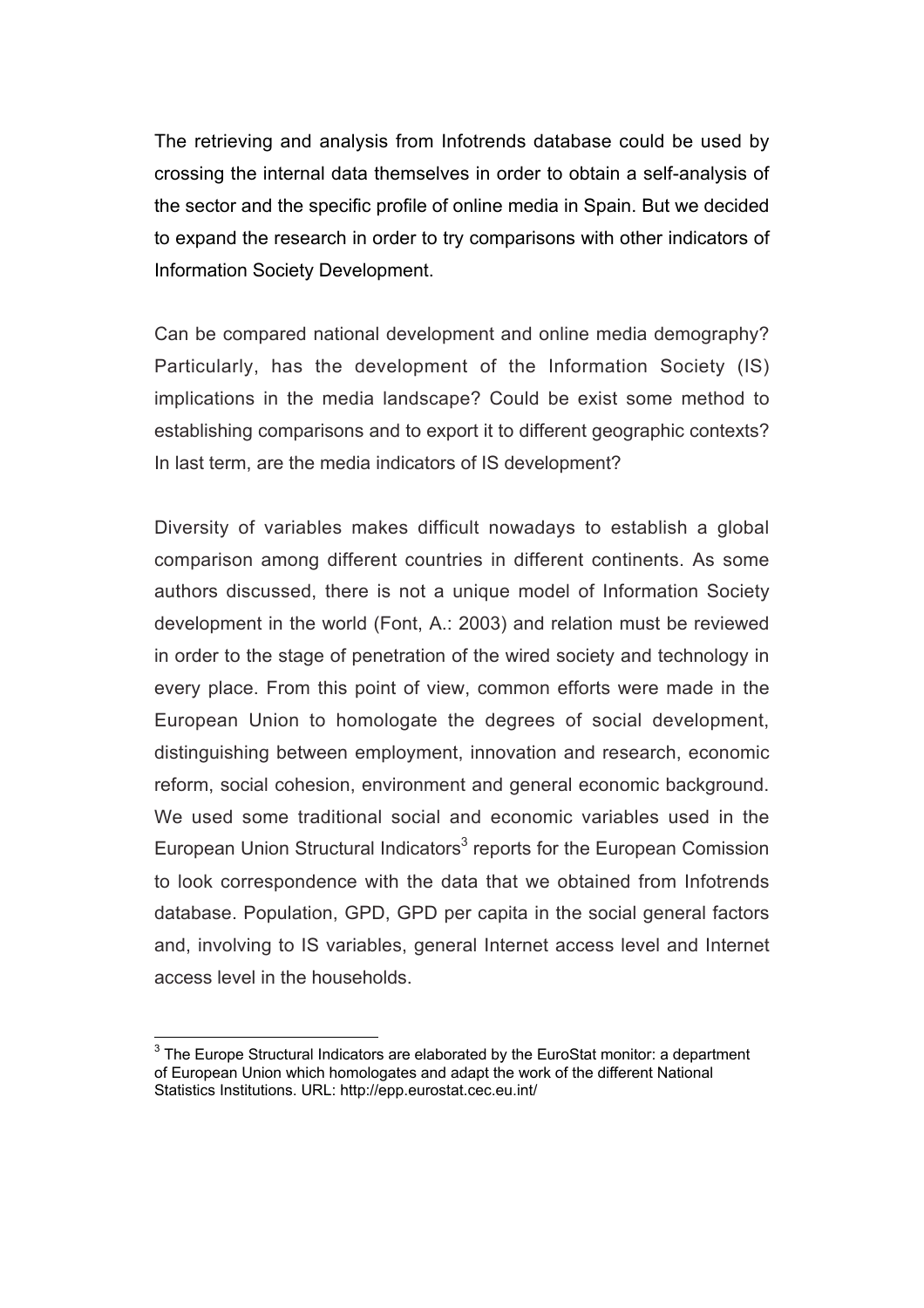We confronted several main questions to the Infotrends database in order to establish correlations among online brands evolution, wealth and information society development.

- More population generates more media?
- More wealth generates more media?
- More wealth per capita generates more specialized media?
- More wired population generates more media?

# **DISCUSSION**

# **The ecosystem**

1274 online media have their headquarters in Spain. Most of them (79%) share their brands with original traditional versions in press, radio or TV. But their format in the Net is inspired mainly in the model closer to the press and typical online formats of publishing (54%). Exclusive Radio (27.63%) and TV (8.71%) formats had less importance.

# **The specialization**

The online media in Spain had a huge degree of specialization: a 40.27 % of them are focused in a specific area of knowledge:

| <b>ONLINE MEDIA BY THEMATIC OF SPECIALIZATION</b> |                 |                            |  |  |  |  |  |
|---------------------------------------------------|-----------------|----------------------------|--|--|--|--|--|
| <b>Themes</b>                                     | Number of media | Percentage of the<br>whole |  |  |  |  |  |
| Science, Wealth, Technology                       | 35              | 6,82%                      |  |  |  |  |  |
| Culture (Arts)                                    | 120             | 23,39%                     |  |  |  |  |  |
| Sports                                            | 40              | 7,80%                      |  |  |  |  |  |
| Economy                                           | 49              | 9,55%                      |  |  |  |  |  |
| <b>Education and Childhood</b>                    | 19              | 3,70%                      |  |  |  |  |  |
| New Technologies                                  | 25              | 4,87%                      |  |  |  |  |  |
| Laws                                              | 4               | 0,78%                      |  |  |  |  |  |
| Communication and mass media                      | 45              | 8,77%                      |  |  |  |  |  |
| New social trends                                 | 18              | 3,51%                      |  |  |  |  |  |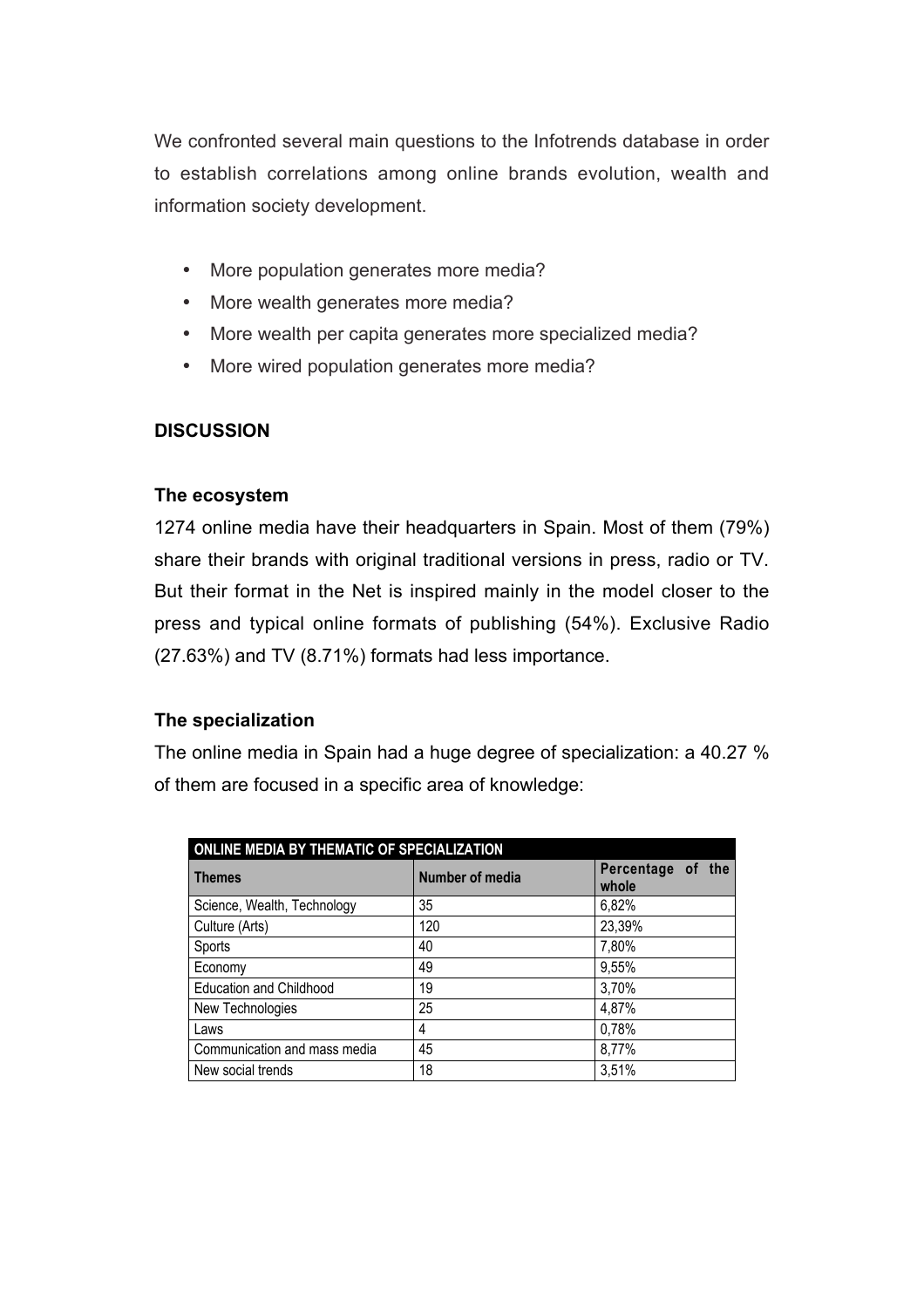| <b>Entertainment and Tourism</b> | 51  | 9.94% |
|----------------------------------|-----|-------|
| Others                           | 10  | 1,95% |
| Politics                         | 10  | 1,95% |
| Religión                         | 10  | 1,95% |
| Services                         | 43  | 8,38% |
| People, Society                  | 34  | 6,63% |
| <b>TOTAL</b>                     | 513 | 100%  |

#### **Fig. 1. Ranges of specialization in the Spanish online media.** *Source: Infotrends Database*

There is an interesting gap in the ecosystem if we confront these results with the tradition in the Spanish media system. Politics, Economy, Culture and Society were the usual four branches for specialized media in Spain (Esteve, F., Fernández, J.: 1999) but the study of what happens in the Internet reveal that things changed: Culture and Arts has the plentiful numbers: a 23.39%; specially interesting is the new dimension of Entertainment, Leisure & Tourism (9.94%), a kind of content which has not many space in traditional media. We can observe the traditional weight of the economic information (9.55%) and other interesting gap: we can find a notorious number of net publications on the own media and the own profession. Specialized information on media obtain an surprisingly 8.77%.

## **Publish cycle**

Only a 14.84% of online media update constantly (more than one time a day) their online media. 22.76% of them updates daily and more than a half use other updating criteria. At this point, as a work hypothesis, we can remark that online media could have a monthly updating criteria, more or less synchronized with the printed editions of the original publications. A weekly publish cycle is used in the 9.11% of the cases.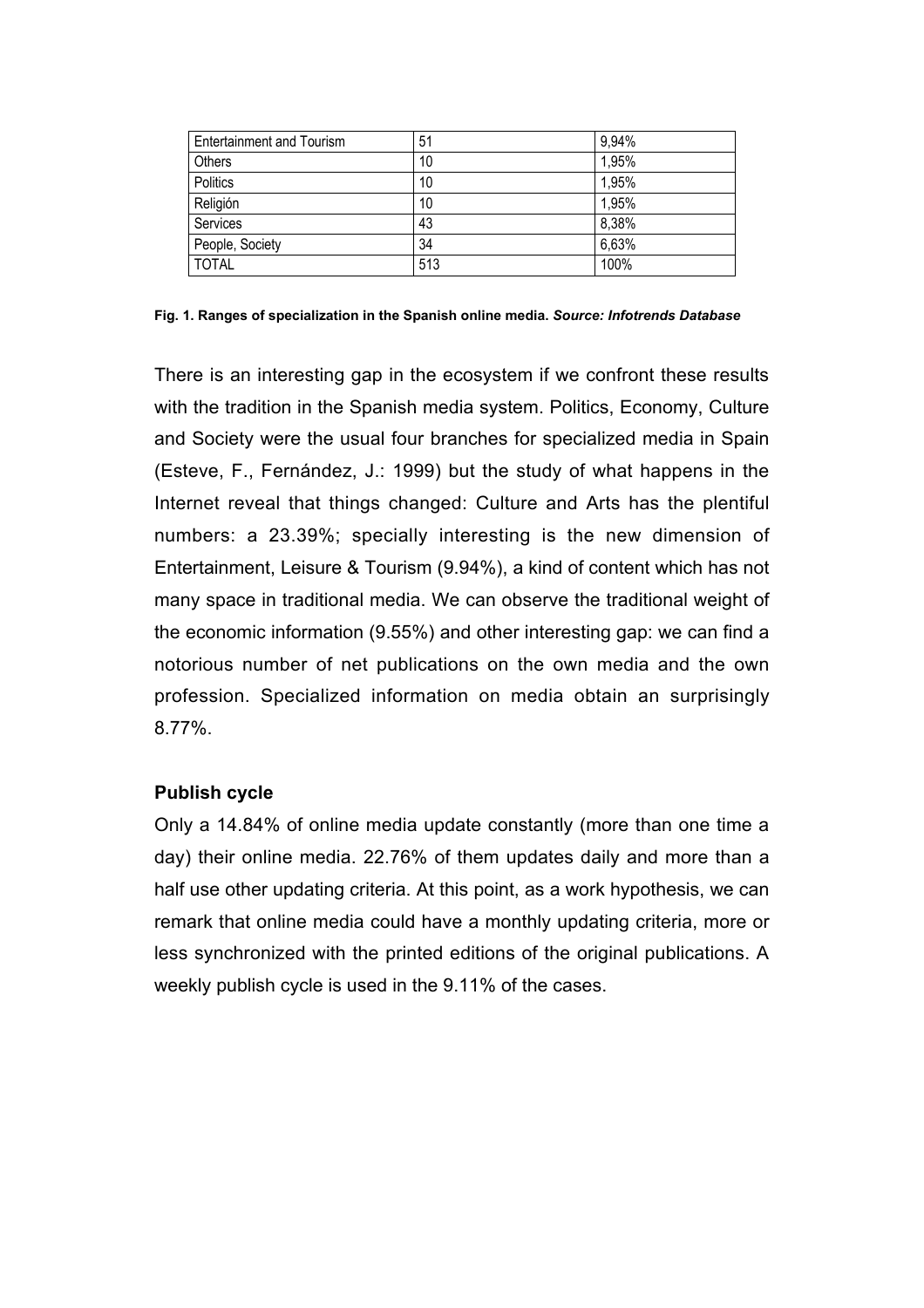# **Confronting data with social variables**

## **1. Territorial differences**

There are huge difference among different territories. Madrid, the capital of the State, holds more than the 37% of the online media. There are a big concentration of online media in five administrative territories. If we count the whole of Madrid, Basque Country (Euskadi), Andalucía, Comunitat Valencia and Cataluña, we discover that this five communities hold the 72% of the whole online media.



**Fig.2.Volume of online media in Spain. The red remarks the 5 territories with more online media.** *Source: Infotrends*

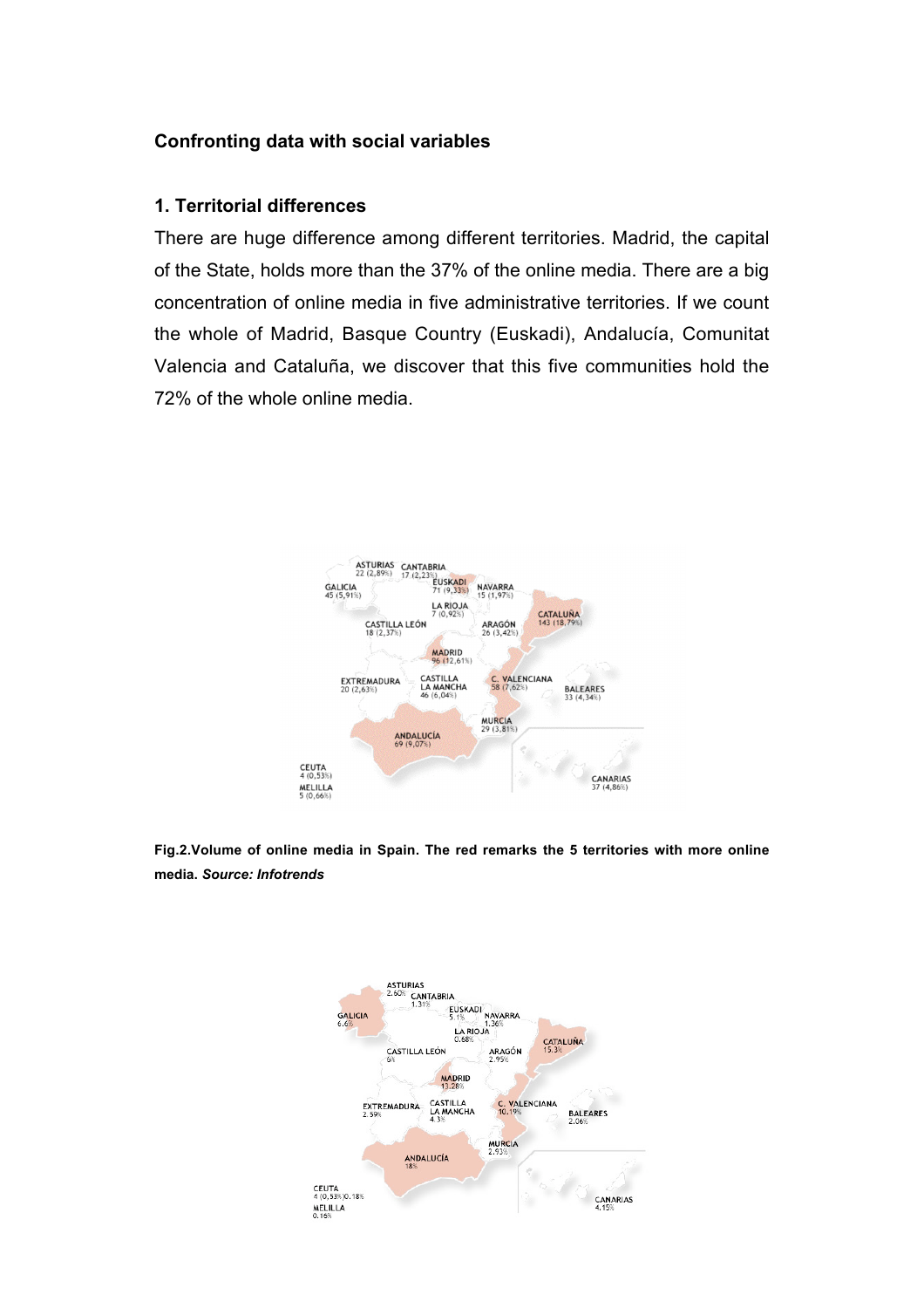There is a correspondence between population and presence of online media. Let's observe the map with the 5 territories more populated:

**Fig.3. Percentage of population by Autonomous Communities in Spain.** *Source: Instituto Nacional de Estadística*

There is a strong relation between number of online media and percentage of population. Only the case of Galicia seems different. This Autonomy of the North West of Spain holds only the 5.91% of the Spanish media.

# **2. Wealth differences and number of media**

Let's compare the Gross Domestic Product (GDP) of each Autonomous Communities with the number of online media:

| <b>Autonomous</b><br>Communities | Number<br>of<br>online media | GPD (2003)  |
|----------------------------------|------------------------------|-------------|
| <b>TOTAL</b>                     | 1274                         | 568.311.000 |
| Cataluña                         | 206                          | 103.709.507 |
| Madrid                           | 279                          | 98.919.752  |
| Andalucía                        | 125                          | 78.714.612  |
| C. Valenciana                    | 84                           | 55.227.377  |
| País Vasco                       | 116                          | 36.235.858  |
| Castilla y León                  | 19                           | 32.442.080  |
| Galicia                          | 69                           | 30.542.808  |
| Canarias                         | 58                           | 22.247.887  |
| Castilla<br>La<br>Mancha         | 55                           | 19.912.278  |
| Aragón                           | 29                           | 17.756.624  |
| Murcia                           | 45                           | 13.952.133  |
| Baleares                         | 49                           | 12.597.327  |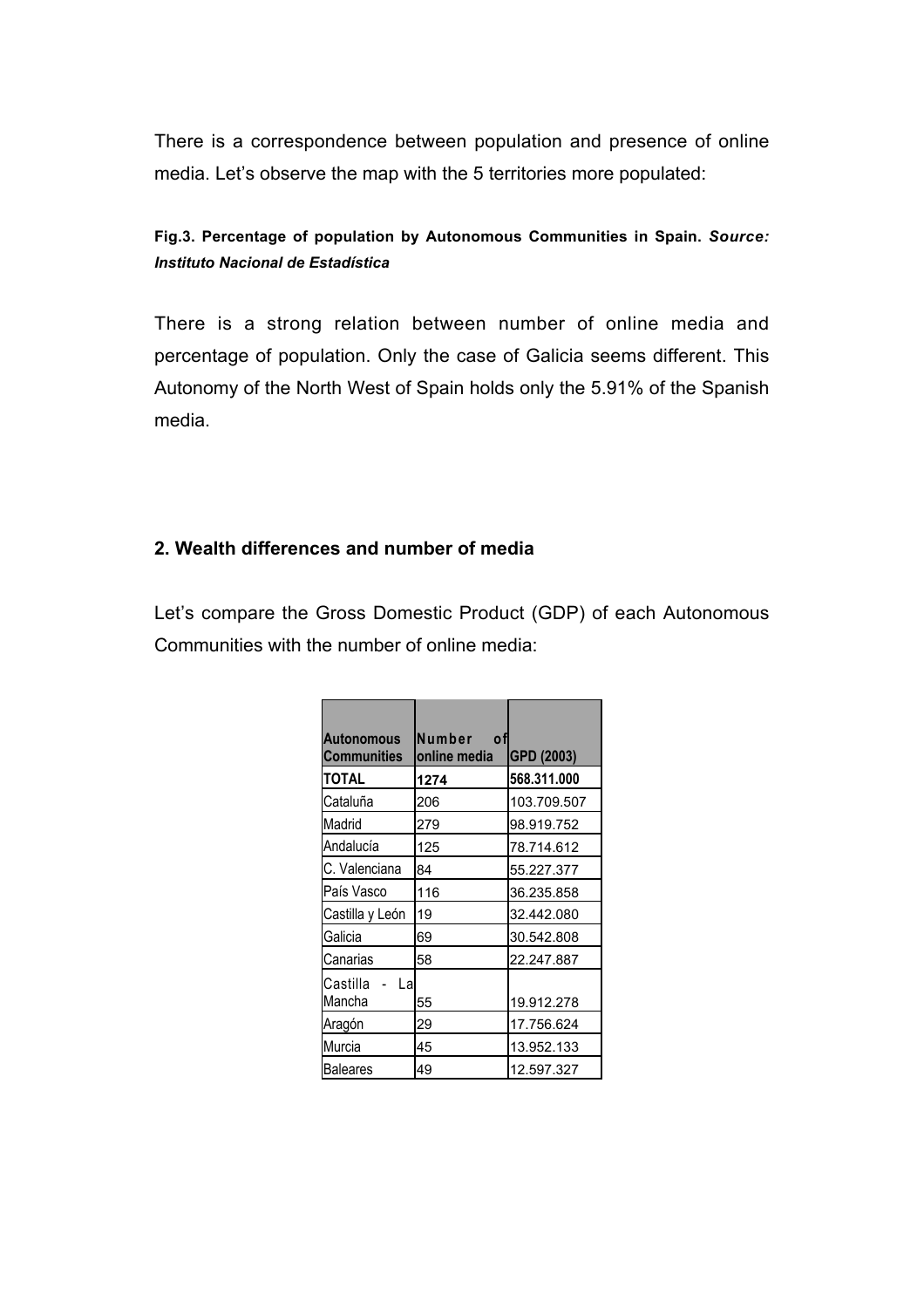| Asturias    | 29 | 12.558.264 |
|-------------|----|------------|
| Extremadura | 29 | 10.023.704 |
| Navarra     | 37 | 9.894.342  |
| Cantabria   | 26 | 7.100.510  |
| Rioja (La)  | 9  | 4.253.614  |
| Ceuta       | 4  | 865.162    |
| Melilla     | 6  | 778.439    |

**Fig. 4. Comparison between GPD (in thousand of euros) and number of online media (ordered by GDP).** *Sources: Infotrends, Instituto Nacional de Estadística*

As we can see, there is a regular correspondence between number of online media and Gross Domestic Product. Specially remarkable is the important difference between Madrid and Cataluña, where Madrid holds the most of online media with a similar GDP to the Cataluña, or the role of the Basque Country, which has a big amount of online media with a moderate GDP. Possibly, we have to pay attention to the level of individual wealth, as it is expressed in the GDP per capita:

| <b>Autonomous</b><br>Community | Number<br>o fl<br>online media | GPD (2003)  | <b>GDP</b> per capita |
|--------------------------------|--------------------------------|-------------|-----------------------|
| País Vasco                     | 116                            | 36.235.858  | 17130,53              |
| Madrid                         | 279                            | 98.919.752  | 17040,94              |
| Navarra                        | 37                             | 9.894.342   | 16921,10              |
| Cataluña                       | 206                            | 103.709.507 | 15221,58              |
| Rioja (La)                     | 9                              | 4.253.614   | 14490,11              |
| Aragón                         | 29                             | 17.756.624  | 14210,03              |
| Baleares                       | 49                             | 12.597.327  | 13190,30              |
| Castilla y León                | 19                             | 32.442.080  | 13008,48              |
| Cantabria                      | 26                             | 7.100.510   | 12798,69              |
| C. Valenciana                  | 84                             | 55.227.377  | 12155,77              |
| Asturias                       | 29                             | 12.558.264  | 11695,59              |
| Canarias                       | 58                             | 22.247.887  | 11614,42              |
| Ceuta                          | 4                              | 865.162     | 11588,96              |
| Melilla                        | 6                              | 778.439     | 11444,94              |
| Galicia                        | 69                             | 30.542.808  | 11102,50              |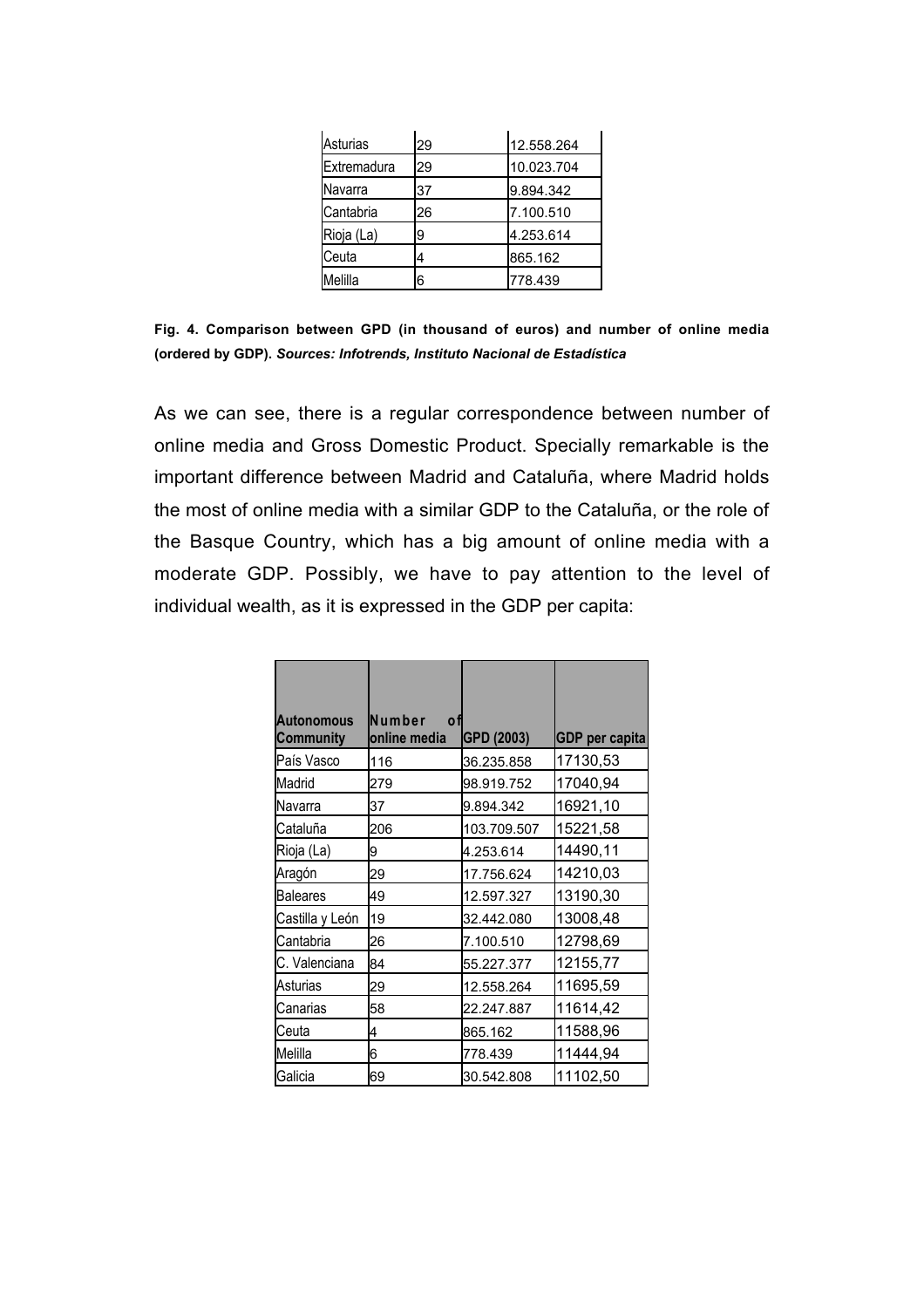| Murcia<br>45            |      | 13.952.133  | 10776,39 |  |  |
|-------------------------|------|-------------|----------|--|--|
| Castilla - La<br>Mancha | 55   | 19.912.278  | 10769,91 |  |  |
| Andalucía               | 125  | 78.714.612  | 10239,28 |  |  |
| Extremadura             | 29   | 10.023.704  | 9321,90  |  |  |
| TOTAL                   | 1274 | 568.311.000 | 13156,05 |  |  |

**Fig. 5. Comparison between GPD per capita (in euros) and number of online media (ordered by GDP per capita).** *Sources: Infotrends, Instituto Nacional de Estadística*

Nevertheless, we do not find any particular correspondence between individual richness and number of online media. But is remarkably the interesting relation between the top level of the Basque Country and the number of online media, still with a plausible explanation.

### **3. IS variables differences**

As we explain before, we use basically two variables to determine in this project the relation between a wired society and the diversity of information sources in the Web. These variables are the general Internet access level and Internet access level in the households.

| Autonomous<br>Community | Number<br>lonline media | lof Internet | % households<br>of% penetrationwith Internet<br>access |
|-------------------------|-------------------------|--------------|--------------------------------------------------------|
| Madrid                  | 279                     | 40,30%       | 39,40%                                                 |
| País Vasco              | 116                     | 39,40%       | 39,40%                                                 |
| Cataluña                | 206                     | 36,50%       | 40,40%                                                 |
| Baleares                | 49                      | 36,30%       | 36,30%                                                 |
| Cantabria               | 26                      | 35,30%       | 30,20%                                                 |
| Navarra                 | 37                      | 34,40%       | 35,90%                                                 |
| Aragón                  | 29                      | 33,90%       | 31,90%                                                 |
| Canarias                | 58                      | 30,50%       | 30,90%                                                 |
| Andalucía               | 125                     | 30,40%       | 24,20%                                                 |
| Asturias                | 29                      | 30,10%       | 26,60%                                                 |
| Murcia                  | 45                      | 29.90%       | 27,00%                                                 |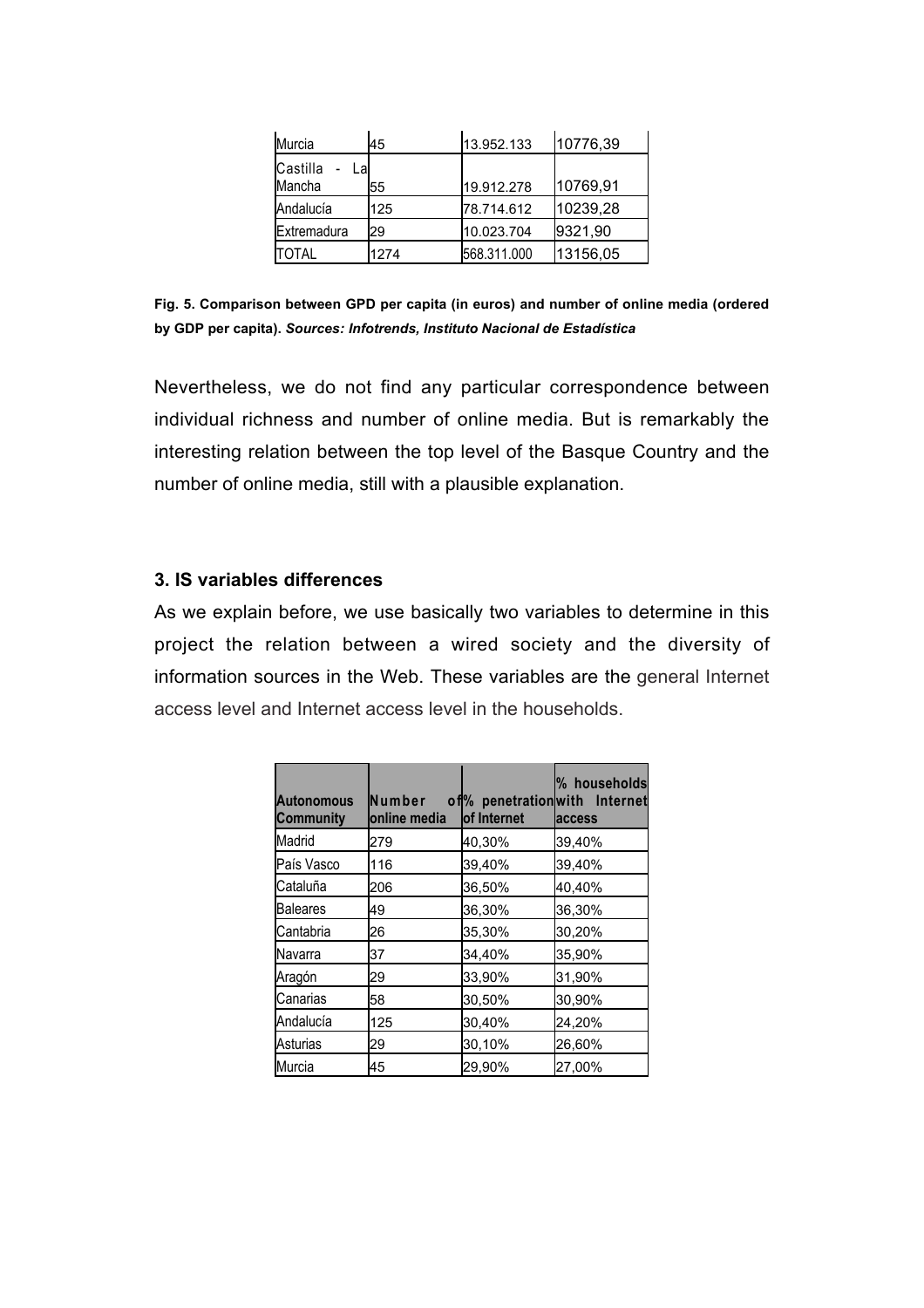| C. Valenciana             | 84   | 28,90% | 28,60% |  |
|---------------------------|------|--------|--------|--|
| Galicia                   | 69   | 27,20% | 19,10% |  |
| Rioja (La)                | 9    | 26,80% | 26,40% |  |
| Castilla y León           | 19   | 26,00% | 25,00% |  |
| Extremadura               | 29   | 26,00% | 19,90% |  |
| Castilla<br>Lal<br>Mancha | 55   | 23,80% | 20,60% |  |
| Ceuta                     |      |        | 27,70% |  |
| Melilla                   | 16   |        | 28,50% |  |
| TOTAL                     | 1274 | 32,90% | 30,90% |  |

**Fig. 6. Comparison between number of online media, penetration of Internet and households with Internet access (ordered by penetration of Internet).** *Sources: Infotrends, Instituto Nacional de Estadística*

There is an interesting correspondence between penetration of Internet and number of online media, but this is not the main factor of growing of diversity in online media. Nevertheless, Internet has been defined as a space with no geographic limitations. Is there any relation between the traditional heritage of online media –the 80% of online media have original traditional brands and coexist with them- and territoriality parameters? Are the online media continuing with the inertia of traditional media, placed in the political and economical focus of decission?

Let's take a global view over the data and introduce two new variables: the exclusively online media with no traditional version and the percentage of exclusive digital newspapers over the whole.

| <b>Comunidad</b><br>Autónoma | Número de<br><b>Habitantes</b> | Nümero<br>de<br><b>cibermedios</b><br><b>IGLOBAL</b> | <b>ONLINE</b> | % penetración<br>de Internet | viviendas<br>$\frac{10}{6}$<br>con acceso alPIB<br><b>Internet</b> | (añol<br>2003) | <b>IRenta</b><br>cápita | ONLY<br>$\frac{9}{6}$<br>per ONLINE<br><b>MEDIA</b> |
|------------------------------|--------------------------------|------------------------------------------------------|---------------|------------------------------|--------------------------------------------------------------------|----------------|-------------------------|-----------------------------------------------------|
| Andalucía                    | 7.687.518                      | 125                                                  | 20            | 30.40%                       | 24,20%                                                             | 78.714.612     | 10239.28                | 16                                                  |
| Cataluña                     | 6.813.319                      | 206                                                  | 26            | 36,50%                       | 40,40%                                                             | 103.709.507    | 15221,58                | 12,62                                               |
| Madrid                       | 5.804.829                      | 279                                                  | 56            | 40.30%                       | 39,40%                                                             | 98.919.752     | 17040,94                | 20,07                                               |
| C. Valenciana                | 4.543.304                      | 84                                                   | 17            | 28.90%                       | 28.60%                                                             | 55.227.377     | 12155.77                | 20,24                                               |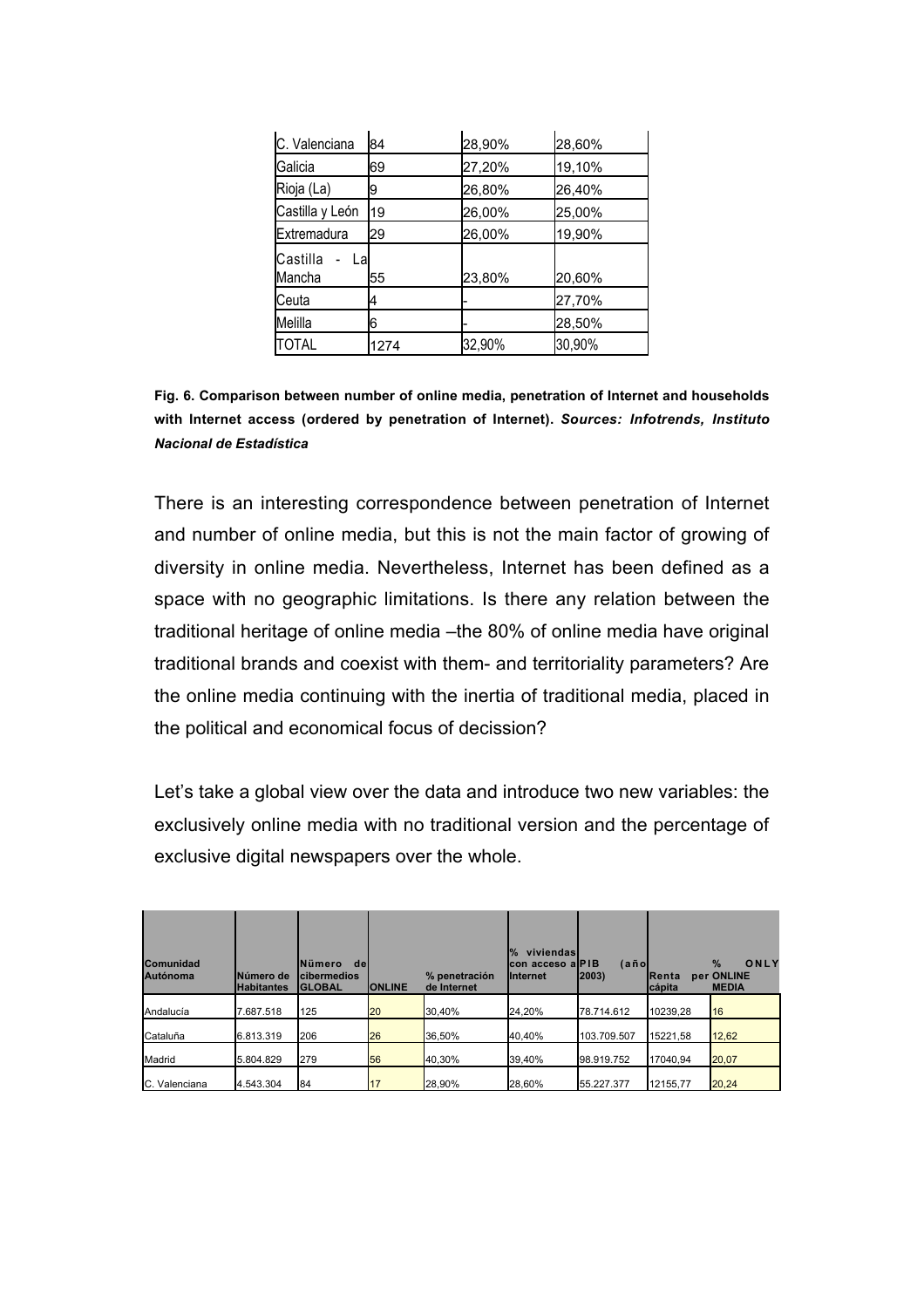| Galicia            | 2.750.985       | 69   | 36                      | 27,20% | 19,10% | 30.542.808  | 11102,50 | 52,17 |
|--------------------|-----------------|------|-------------------------|--------|--------|-------------|----------|-------|
| Castilla y León    | 2.493.918       | 19   | $\overline{\mathbf{4}}$ | 26,00% | 25,00% | 32.442.080  | 13008,48 | 21,05 |
| País Vasco         | 2.115.279       | 116  | 25                      | 39,40% | 39,40% | 36.235.858  | 17130,53 | 21,55 |
| Canarias           | 1.915.540       | 58   | 25                      | 30,50% | 30,90% | 22.247.887  | 11614,42 | 43,10 |
| Castilla<br>Mancha | La<br>1.848.881 | 55   | 17                      | 23.80% | 20.60% | 19.912.278  | 10769,91 | 30.91 |
| Murcia             | 1.294.694       | 45   | 5                       | 29,90% | 27,00% | 13.952.133  | 10776,39 | 11,11 |
| Aragón             | 1.249.584       | 29   | 14                      | 33,90% | 31,90% | 17.756.624  | 14210,03 | 48,28 |
| Extremadura        | 1.075.286       | 29   | 3                       | 26,00% | 19,90% | 10.023.704  | 9321,90  | 10,34 |
| Asturias           | 1.073.761       | 29   | $\vert 4 \vert$         | 30,10% | 26,60% | 12.558.264  | 11695,59 | 13,79 |
| <b>Baleares</b>    | 955.045         | 49   | 5                       | 36,30% | 36,30% | 12.597.327  | 13190,30 | 10,20 |
| Navarra            | 584.734         | 37   | 5                       | 34,40% | 35,90% | 9.894.342   | 16921,10 | 13,51 |
| Cantabria          | 554.784         | 26   | 4                       | 35,30% | 30,20% | 7.100.510   | 12798,69 | 15,38 |
| Rioja (La)         | 293.553         | 9    |                         | 26,80% | 26,40% | 4.253.614   | 14490,11 | 11,11 |
| Ceuta              | 74.654          | 4    |                         |        | 27,70% | 865.162     | 11588,96 | 0,00  |
| Melilla            | 68.016          | 6    | 11                      |        | 28,50% | 778.439     | 11444,94 | 16,67 |
| <b>TOTAL</b>       | 43.197.684      | 1274 | 268                     | 32,90% | 30,90% | 568.311.000 | 13156,05 |       |

**Fig. 7. Comparison between all the variables, introducing the number of the exclusively online media and its percentage over the whole count of digital newspapers (both in yellow) (ordered by population).** *Sources: Infotrends, Instituto Nacional de Estadística, AIMC*

As we can appreciate, there is not a clear relation among the variables of exclusively online media and population or wealth ones. We can perceive only a deeper relation. The territories with a stronger presence of the online media with respect to the whole of digital products are those who had some kind of peripheral relation in relation to the political and economic centre of the State, Madrid. Specially interesting, though this is still an hypothesis, is the relation between different languages than Spanish (Galicia, Cataluña, Basque Country, Comunidad Valenciana) and the grow of exclusively only online media.

## **CONCLUSSIONS**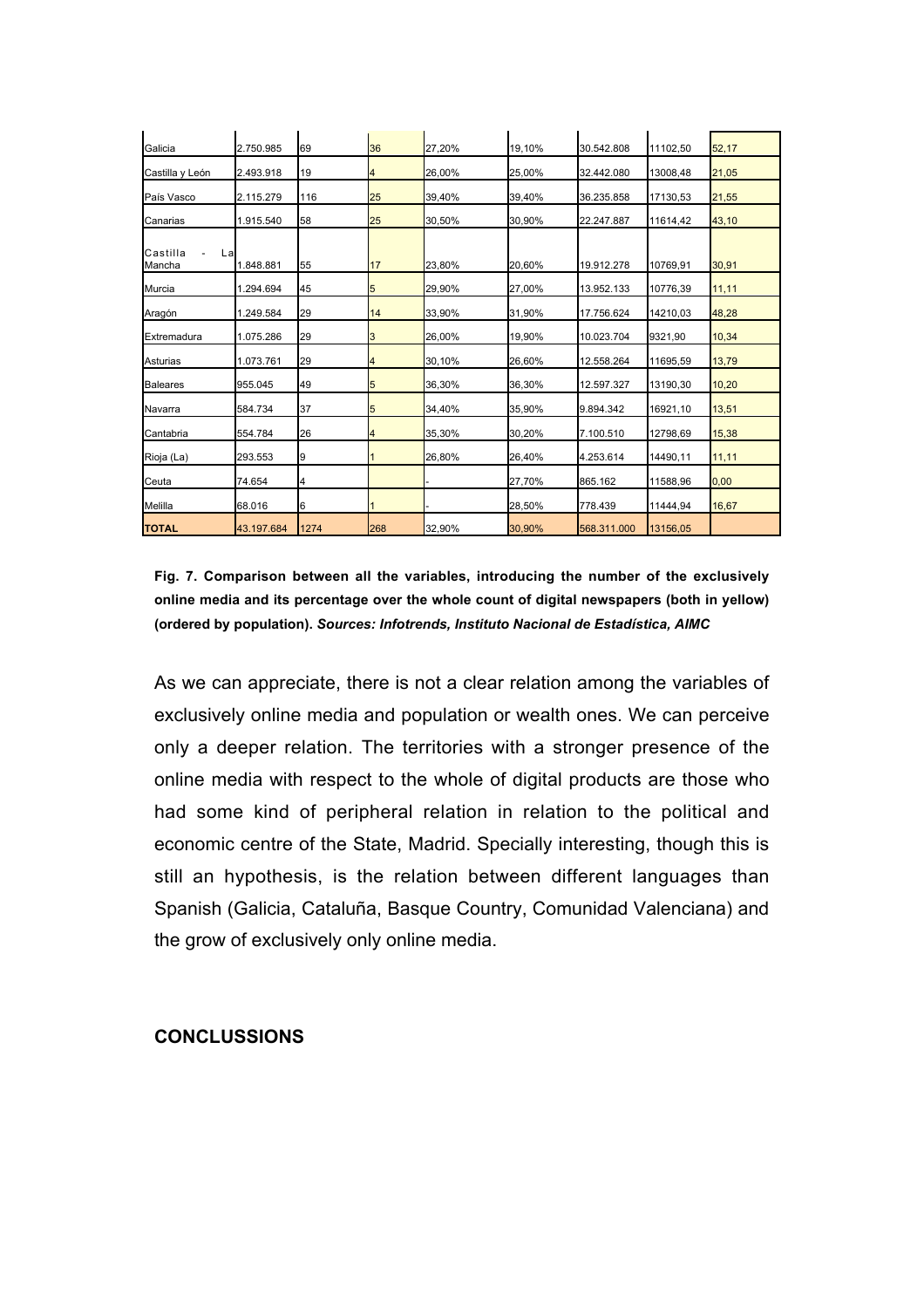- The online media ecosystem in Spain is strictly related with the traditional media. Most of digital papers has an original version in the press, TV and radio. But when traditional media create a presence for the web, they use a classic digital publication schema, and not use intensively other facsimilar options (only streaming, or PDF).
- Leisure, Entertainment and Culture represent the most of the efforts of publication to reach the segmented audiences.
- There is a closer relation between population, territory, GDP and number of online media. At this time, diversity of Spanish media does not depend on individual richness or Information Society variables, like Internet access. The proximity to important centers of decision, power and economics, like Madrid, are determinant. But the numbers of population also.
- In a inertia from the past, the same situation happens for exclusively online media, created in the last 10 years. There is not a crash of the traditional communication ecosystems through a wired society, with few local connections.

## **BIBLIOGRAPHY**

CASTELLS, Manuel; (1997) *La Era de la información : economía, sociedad y cultura.* Madrid, Alianza.

ESTEVE, F.; FERNÁNDEZ, J. (1999): Áreas de especialización periodística. Madrid, Editorial Fragua.